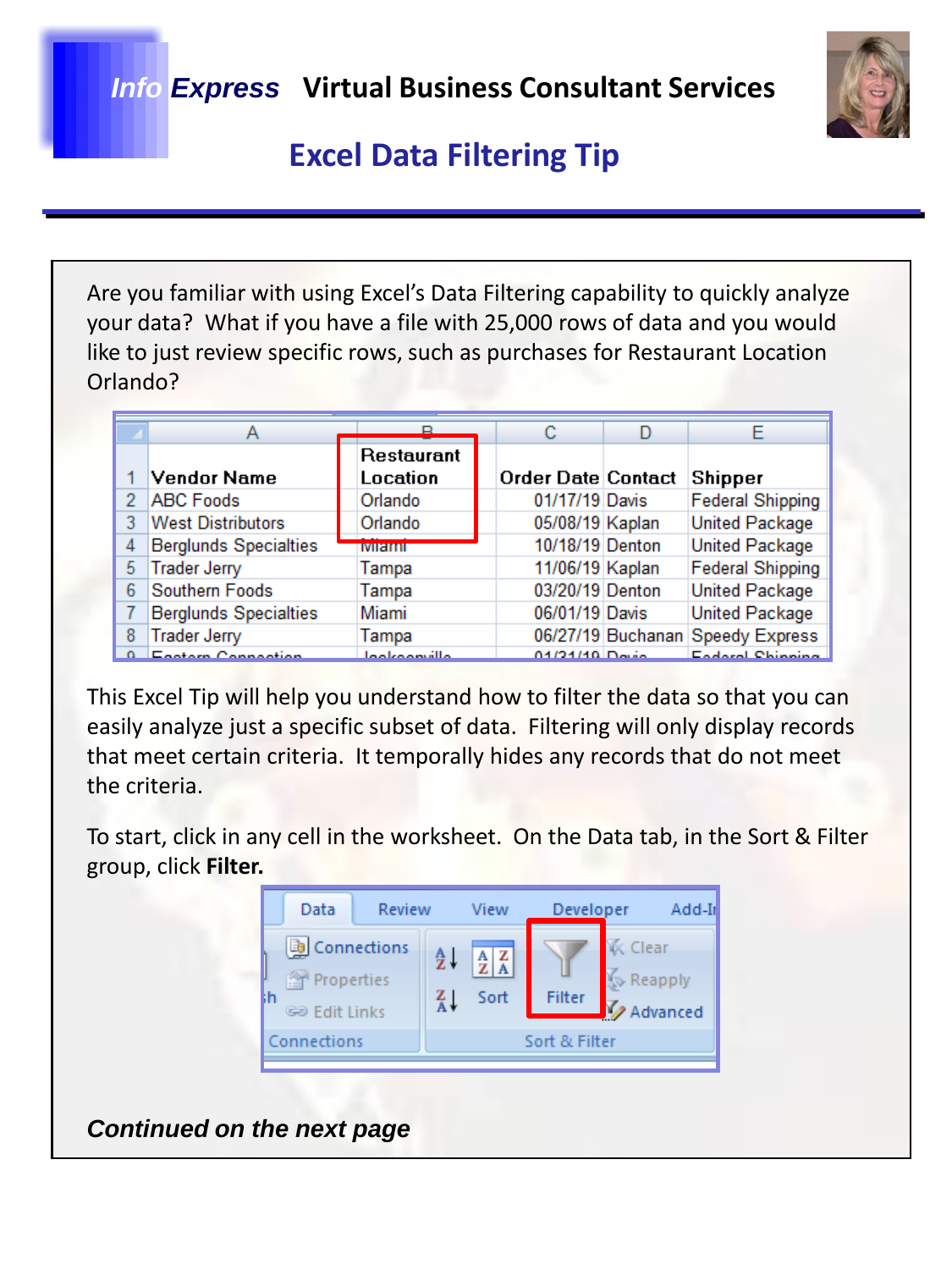

Filter arrows appear in the column headers as shown in the screen shot below.

|                              |                        | с                   |                         |
|------------------------------|------------------------|---------------------|-------------------------|
| Vendor Name                  | Restaurant<br>Location | Order Da ▼ Contad ▼ | Shipper                 |
| <b>ABC</b> Foods             | Orlando                | 01/17/19 Davis      | <b>Federal Shipping</b> |
| <b>West Distributors</b>     | Orlando                | 05/08/19 Kaplan     | <b>United Package</b>   |
| <b>Berglunds Specialties</b> | Miami                  | 10/18/19 Denton     | <b>United Package</b>   |
| <b>Trader Jerry</b>          | Tampa                  | 11/06/19 Kaplan     | <b>Federal Shipping</b> |
|                              |                        | 0.2001100           | <b><i>BENDRA</i></b>    |

Click the filter arrow in the Restaurant Location column and the Filter menu opens, listing the unique items in the Restaurant Location column. Initially all the items are selected. You can select which items you want to use for filtering by un-checking the unwanted items.



*Continued on the next page*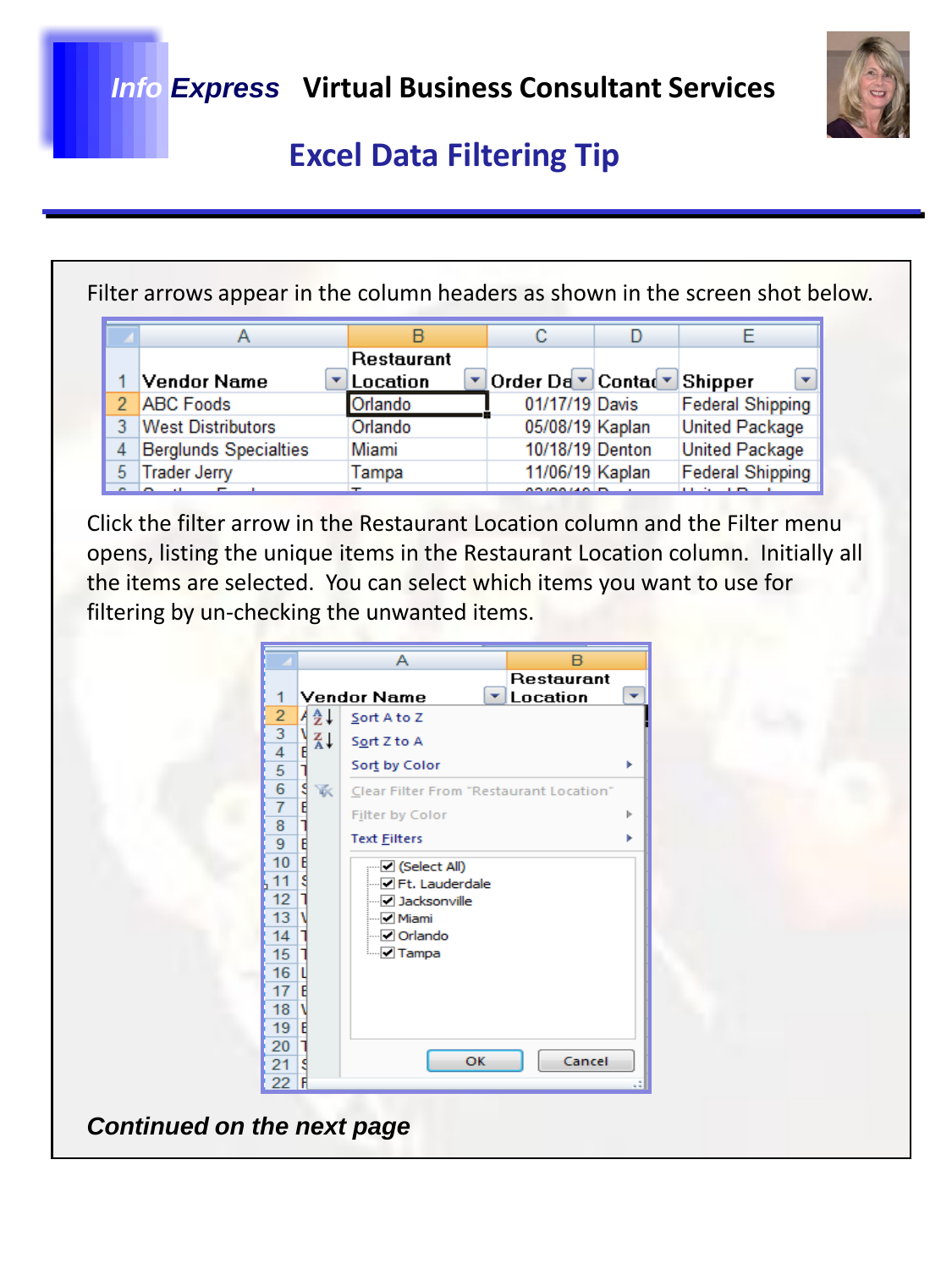

In this case, you want to select the Orlando item. Click the Select All check box. That will un-check all the items. Then check the Orlando item and click the **OK** button.

| ≜↓            | Sort A to Z                                                                                         |   |
|---------------|-----------------------------------------------------------------------------------------------------|---|
| $\frac{Z}{A}$ | Sort Z to A                                                                                         |   |
|               | Sort by Color                                                                                       |   |
| ŵ.            | Clear Filter From "Restaurant Location"                                                             |   |
|               | Filter by Color                                                                                     | ь |
|               | <b>Text Eilters</b>                                                                                 |   |
|               | ·■ (Select All)<br>Ft. Lauderdale<br>Jacksonville<br>Miami<br><b>Dorlando</b><br><sub>…</sub> Tampa |   |
|               | ОΚ<br>Cancel                                                                                        |   |

The screen shot below shows the filtered data for Orlando. Notice the gaps in the row numbers: 1, 2, 3, 11, 13, 16. That indicates there are hidden rows.

|     |                       | Restaurant |                       |                   |  |
|-----|-----------------------|------------|-----------------------|-------------------|--|
|     | <b>Vendor Name</b>    | Location   | √ Order Da v Contad v |                   |  |
|     | ABC Foods             | Orlando    | 01/17/19 Davis        |                   |  |
| 3   | est Distributors      | Orlando    | 05/08/19 Kaplan       |                   |  |
|     | uperValue             | Orlando    |                       | 03/22/19 Buchanan |  |
| 13. | est Distributors      | Orlando    | 04/17/19 Kaplan       |                   |  |
| 16. | <b>NO-Delicateses</b> | Orlando    | 05/21/19 Davis        |                   |  |
| 18  | est Distributors      | Orlando    | 04/17/19 Kaplan       |                   |  |
|     |                       |            |                       |                   |  |

*Continued on the next page*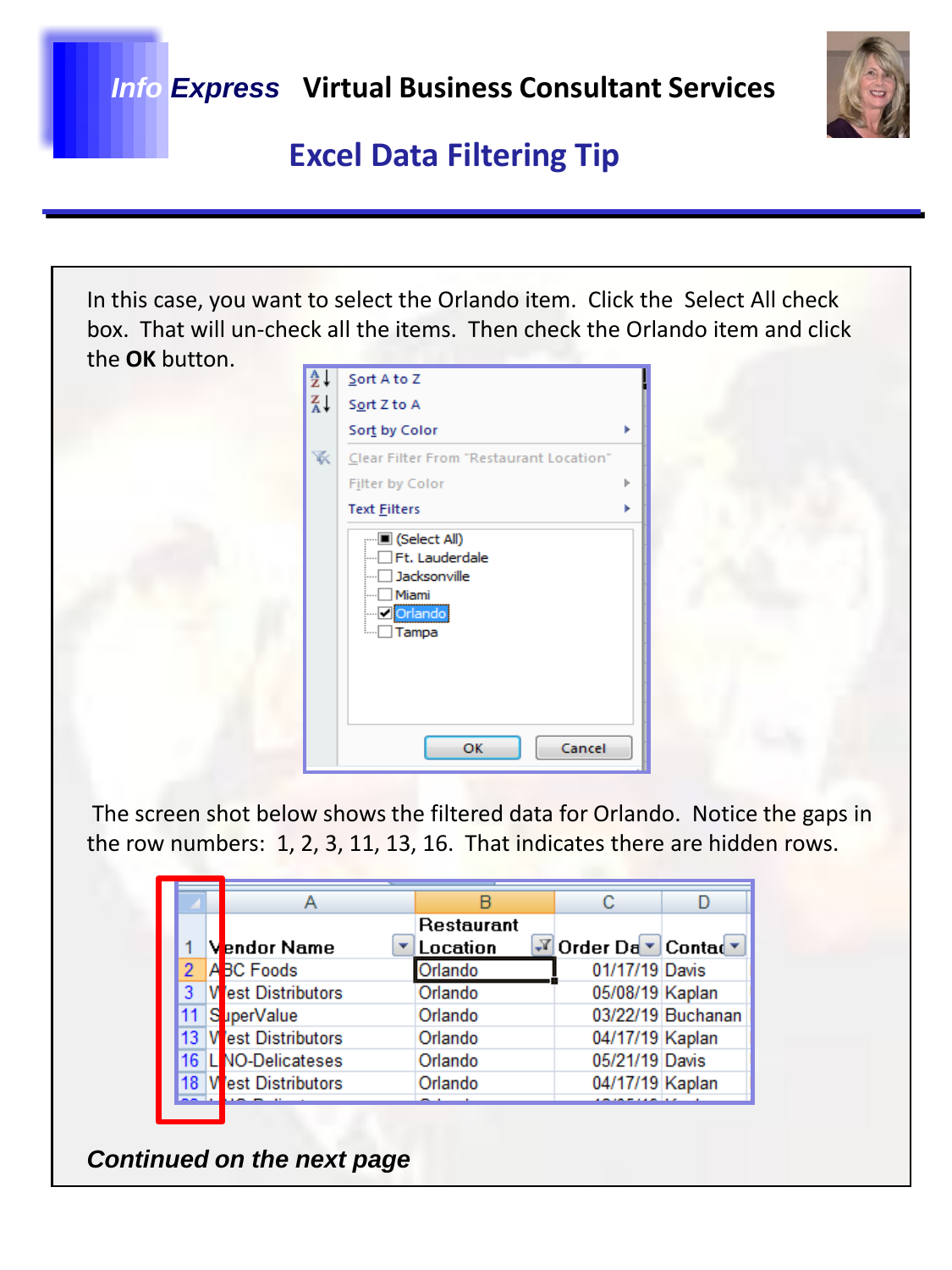

|                           | Data                                                                     | Review      |                              | View                                                           | Developer                                                                                                                                                                                |                                       | Add-In |  |
|---------------------------|--------------------------------------------------------------------------|-------------|------------------------------|----------------------------------------------------------------|------------------------------------------------------------------------------------------------------------------------------------------------------------------------------------------|---------------------------------------|--------|--|
|                           | <b>B</b> Connections<br>Properties<br><b>SO Edit Links</b><br>onnections |             | $rac{A}{Z}$<br>$\frac{Z}{A}$ | $\begin{array}{c c} A & Z \\ \hline Z & A \end{array}$<br>Sort | Filter<br>Sort & Filter                                                                                                                                                                  | <b>X</b> Clear<br>Reapply<br>Advanced |        |  |
|                           | <b>UnitPrice</b>                                                         | Quanti<br>▼ |                              |                                                                | If you want to filter a range of data, such as all Purchases with a Total Value<br>between \$100 and \$200, you can use <b>Number Filters - Between</b> criteria.<br>Discol Freigh Total |                                       |        |  |
|                           | \$7.75                                                                   |             | ∄↓                           |                                                                | Sort Smallest to Largest                                                                                                                                                                 |                                       |        |  |
|                           | \$4.50                                                                   |             | ∡↓                           |                                                                | Sort Largest to Smallest                                                                                                                                                                 |                                       |        |  |
|                           | \$263.50                                                                 |             |                              | Sort by Color                                                  |                                                                                                                                                                                          |                                       | Þ      |  |
| ed Pears                  | \$30.00<br>\$23.79                                                       |             | Clear Filter From "Total"    |                                                                |                                                                                                                                                                                          |                                       |        |  |
|                           | \$46.00<br><b>CE3 00</b>                                                 |             | 诼                            |                                                                | Filter by Color                                                                                                                                                                          |                                       |        |  |
| Equals                    |                                                                          |             |                              |                                                                | Number Eilters                                                                                                                                                                           |                                       | ь      |  |
| Does Not Equal            |                                                                          |             |                              |                                                                | □ (Select All)                                                                                                                                                                           |                                       |        |  |
| Greater Than<br>Less Than | Greater Than Or Equal To<br>Less Than Or Egual To                        |             |                              |                                                                | 2 \$34.87<br>$\Box$ \$35.41<br>2540.89<br>·⊡ \$67.99<br>$\boxdot$ \$71.63                                                                                                                |                                       |        |  |
| Between                   |                                                                          |             |                              |                                                                | $\boxdot$ \$77.66<br>$\boxdot$ \$79.01                                                                                                                                                   |                                       |        |  |
| Top 10                    |                                                                          |             |                              |                                                                | $\Box$ \$86.60                                                                                                                                                                           |                                       |        |  |
|                           |                                                                          |             |                              |                                                                | $\triangledown$ \$90.33                                                                                                                                                                  |                                       |        |  |
|                           |                                                                          |             |                              |                                                                |                                                                                                                                                                                          |                                       | Cancel |  |
| Below Average             |                                                                          |             |                              |                                                                | ОК                                                                                                                                                                                       |                                       |        |  |
| Above Average             |                                                                          |             |                              |                                                                |                                                                                                                                                                                          |                                       |        |  |